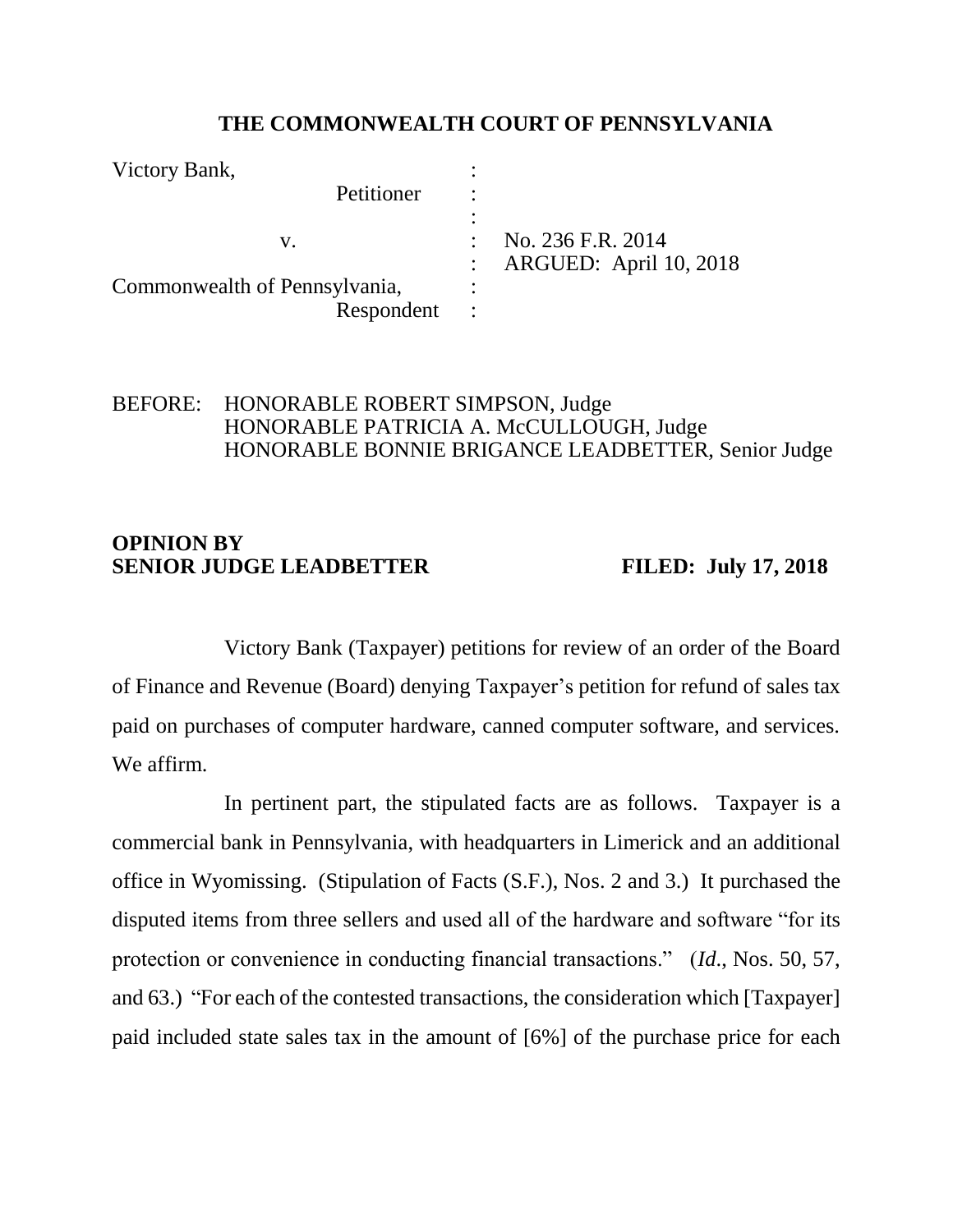item purchased." (*Id*., No. 25.) In addition, Taxpayer did not tender an exemption certificate to any of the sellers. (*Id*., No. 26.)

In November 2012, Taxpayer filed a petition with the Department of Revenue's Board of Appeals (BOA) seeking a refund of sales tax in the initial estimated amount of \$50,000, plus applicable interest, paid during the period of November 26, 2009 to November 26, 2012. (*Id*., No. 5.) It later amended the requested amount to \$17,801.61. (*Id*., No. 7.) The BOA denied Taxpayer's request and the Board affirmed. In its petition for review to this Court, Taxpayer seeks a refund of sales tax paid across eighty-four petitioned-transactions in the aggregate amount of \$14,775.35, plus applicable interest. (*Id*., No. 14.)

The sole issue that Taxpayer raises on appeal is as follows:<sup>1</sup>

Whether a bank's purchases of computer hardware equipment and its software components, as well as services thereto, are excluded from sales tax pursuant to the [Department's] Financial Institution Security Equipment Regulation [FISE regulation] . . . because the sellers or their designees installed the computer hardware and the bank used the computer hardware and software for its protection or convenience in conducting financial transactions.

Taxpayer's Brief at 4.

 $\overline{a}$ 

Promulgated in 1978 and amended in 1993, the FISE regulation, upon which Taxpayer relies, provides:

<sup>&</sup>lt;sup>1</sup> With *de novo* review, this Court is entitled to the broadest scope of review when considering the propriety of an order of the Board because we function essentially as a trial court, even though we hear these cases in our appellate jurisdiction. *Norris v. Commonwealth*, 625 A.2d 179, 182 (Pa. Cmwlth. 1993); *see generally* Pa. R.A.P. 1571.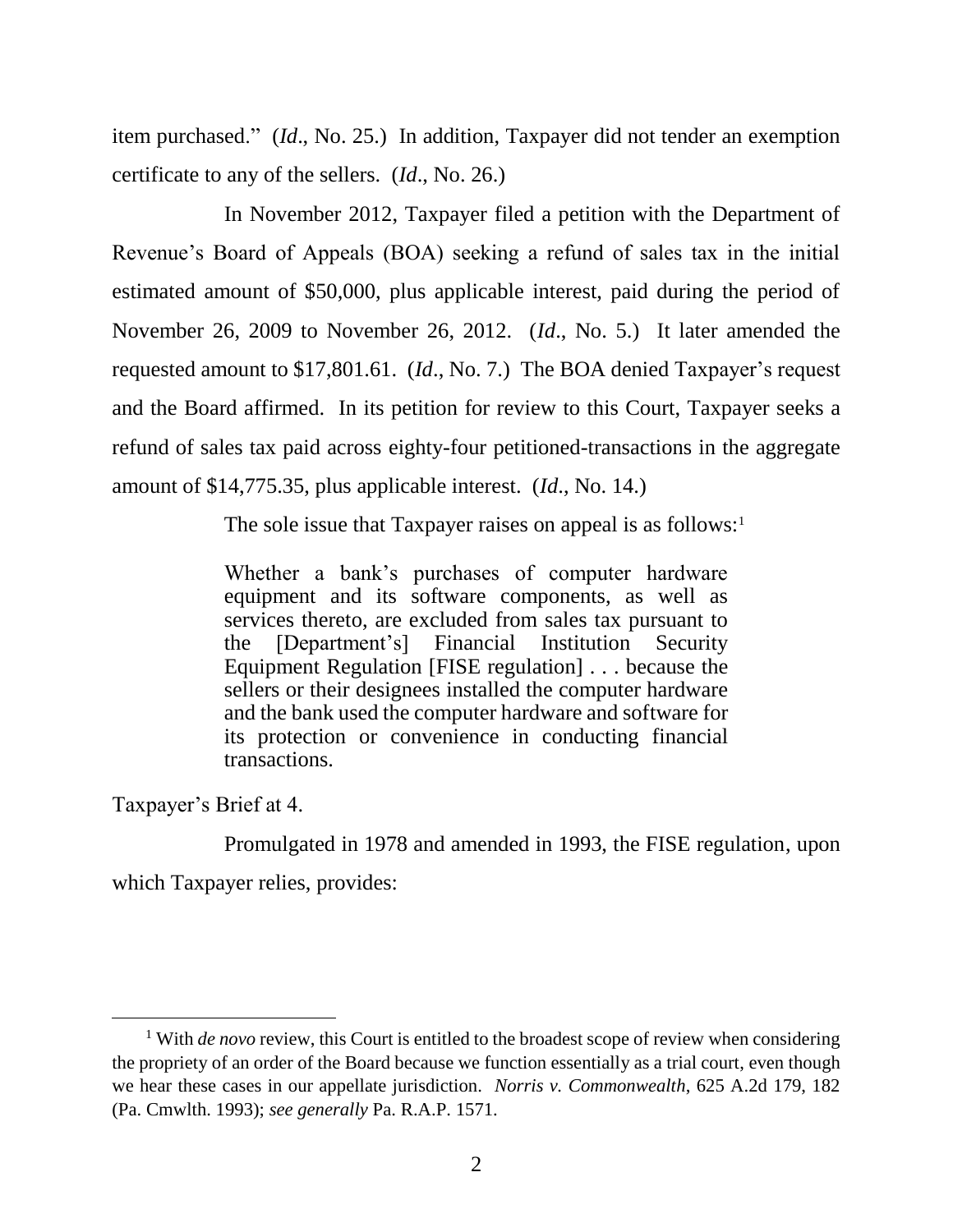(a) *General.* This ruling pertains to the sale, installation and repair of security equipment utilized by financial institutions.

. . . .

(b) *Definitions.* The following words and terms, when used in this section, have the following meanings, unless the context clearly indicates otherwise:

 *Financial institution*--A corporation or association, such as a bank, a bank and trust company, a trust company, a savings bank, a mutual banking association, a savings and loan association, a finance company, a credit union, or other similar institution, which maintains a place of business in this Commonwealth.

 *Installation*--An attachment or affixation of security equipment to real estate by means of one of the following:

. . . .

(iii) Wire which is integrated into an electrical system.

 *Security equipment*--Systems, devices and equipment, and their components, utilized by a financial institution for its protection or convenience in conducting financial transactions.

(c) *Sales and installation.* Sales and installation shall conform with the following:

 *(1) A sale of security equipment which is also installed, as defined in subsection (b), by the seller or [its] designee is a construction contract*. The sellerinstaller may not charge sales tax of the Commonwealth to his customer upon the contract price. Rather, the seller-installer, as a construction contractor, is considered to be the consumer of property transferred in connection with the construction contract. He shall pay the applicable sales or use tax upon his purchase price of the installed equipment . . . .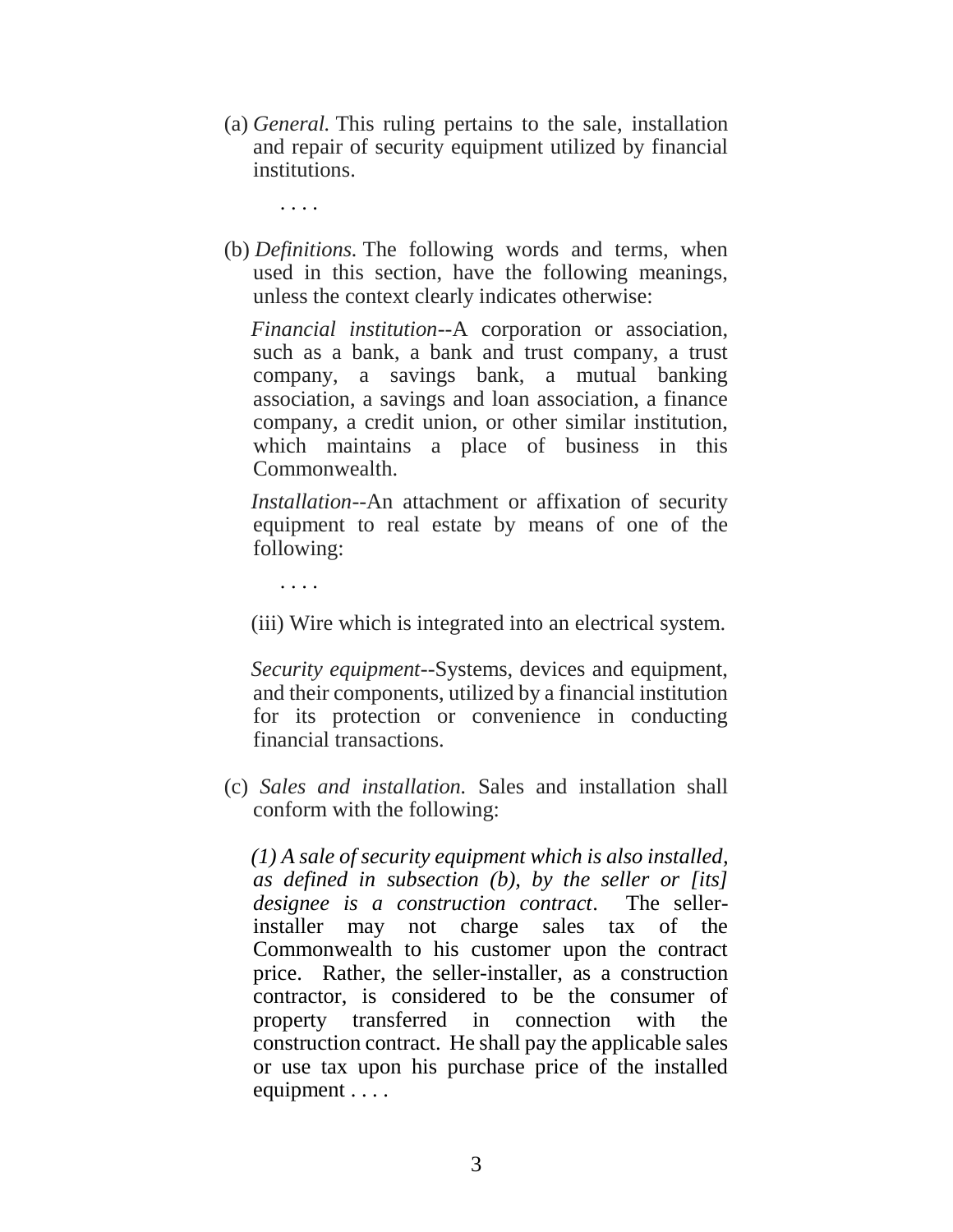(d) *Straight sale.* A straight sale is one in which security equipment of a type which does not require installation, as defined in subsection (b) is transferred, or one in which any type of security equipment is sold directly to a customer without installation by the seller or a designee. A straight sale is a taxable transfer of tangible personal property, and the seller shall register with the Department, to collect tax upon the total purchase price paid by a customer for security equipment, and to remit the tax collected to the Department.

### 61 Pa. Code § 46.9 (emphasis added).

*. . . .*

It is undisputed that Taxpayer meets the definition of a financial institution and that its computer system meets the FISE definition of "security equipment." The disputed issues here are first, whether plugging its computer system into an electrical outlet amounts to installation, defined by subsection (b) as "attachment . . . by means of . . . wire which is integrated into an electrical system"; and second, whether the FISE regulation has been superseded by statute, as the Department argues. We need not address the first of these arguments, because we agree with the Department that statutory changes described below have superseded at least the definition of "construction contract" in subsection  $(c)(1)$ , upon which Taxpayer's argument is grounded.

When the Department promulgated the FISE regulation, there was no statutory definition of the term "construction contract," so if the equipment was "installed" within the definition of subsection (b), it amounted to a "construction contract" and the obligation to pay sales tax fell on the contractor/installer and not the purchasing financial institution under subsection  $(c)(1)$ . Later, the General Assembly enacted a statutory definition of "construction contract" in Act 45 of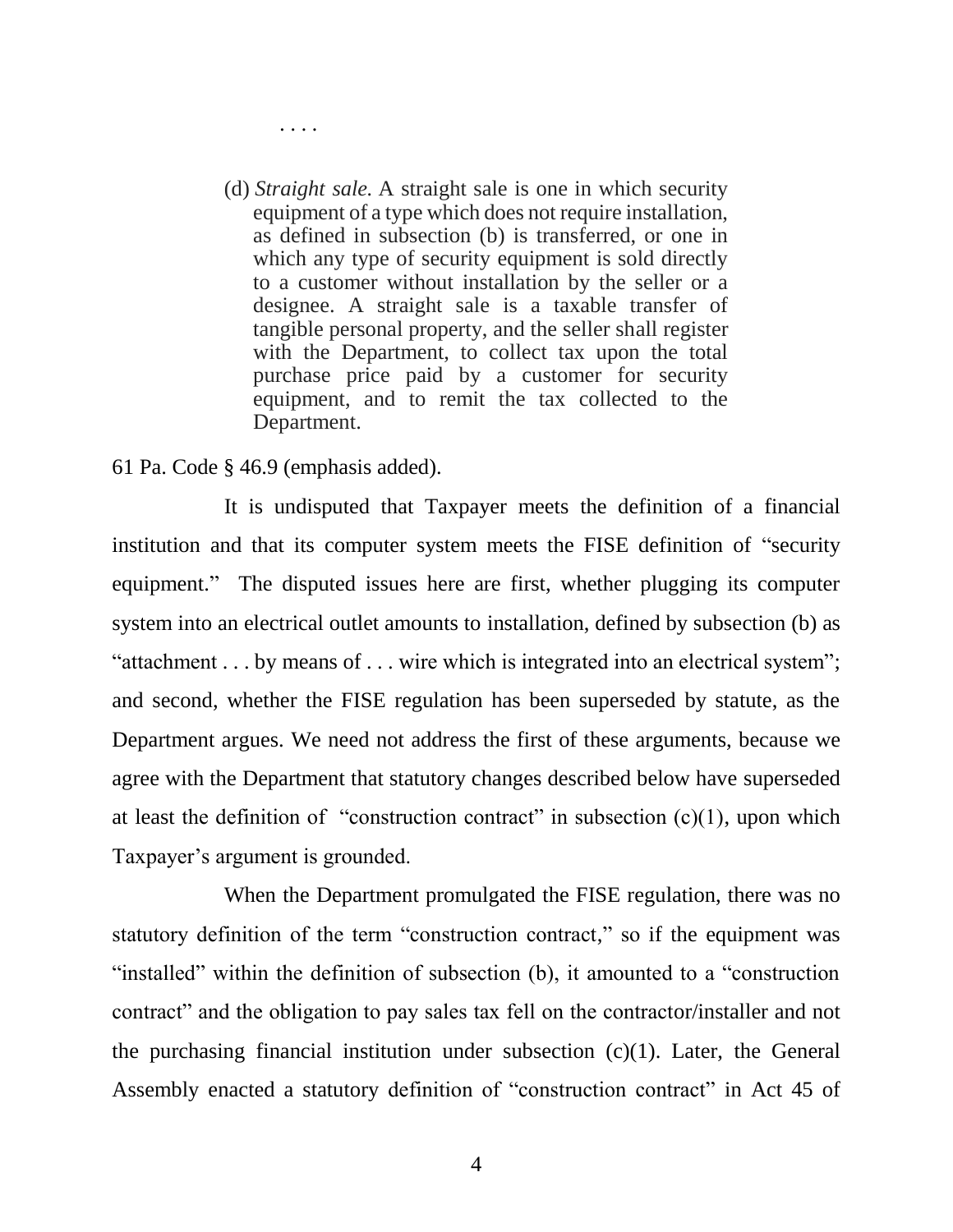1998, 2 thereby amending Section 201 of the Tax Reform Code of 1971 (Tax Code), Act of March 4, 1971, P.L. 6, *as amended*, 72 P.S. § 7201. The definition at that time, however, was limited to transactions with exempt entities. It extended the statutory definition to all entities in Act 89 of 2002. 3 The Tax Code now defines "construction contract" as: "A written or oral contract or agreement for the construction, reconstruction, remodeling, renovation or repair of real estate or a real estate structure." Section 201(nn) of the Tax Code. Clearly, the statutory definition of "construction contract" departs from the one found in the FISE regulation.

"It is axiomatic that a statute is law and trumps an administrative agency's regulations." *Commonwealth v. Kerstetter*, 62 A.3d 1065, 1069 (Pa. Cmwlth. 2013), *aff'd*, 94 A.3d 991 (Pa. 2014). In addition, "[w]here there is a conflict between a statute and a regulation which purports to implement the statute's provisions the regulation must give way." *Success Against All Odds v. Dep't of Pub. Welfare*, 700 A.2d 1340, 1351 n.6 (Pa. Cmwlth. 1997) (citations omitted). Here, Section (c)(1) of the FISE regulation presents such a conflict in that the statutory definition for "construction contract" is inconsistent with the regulation's definition. Moreover, the fact that the FISE regulation was not amended or repealed is of no moment. *See Success Against All Odds*, 700 A.2d at 1350-51 (holding that, where a regulation relates to the interpretation of a self-executing act of assembly,<sup>4</sup> Section 204 of the Commonwealth Documents  $Law<sup>5</sup>$  permits an administrative agency to omit or modify the publication requirements). Therefore, Taxpayer may not rely

 $\overline{a}$ 

<sup>2</sup> Act of April 23, 1998, P.L. 239, No. 45.

<sup>3</sup> Act of June 29, 2002, P.L. 559, No. 89.

<sup>&</sup>lt;sup>4</sup> "Self-executing statutes are those which are mandatory in nature and require no further legislative action in order to become effective." *Success Against All Odds*, 700 A.2d at 1351.

<sup>5</sup> Act of July 31, 1968, P.L. 769, *as amended*, 45 P.S. § 1204.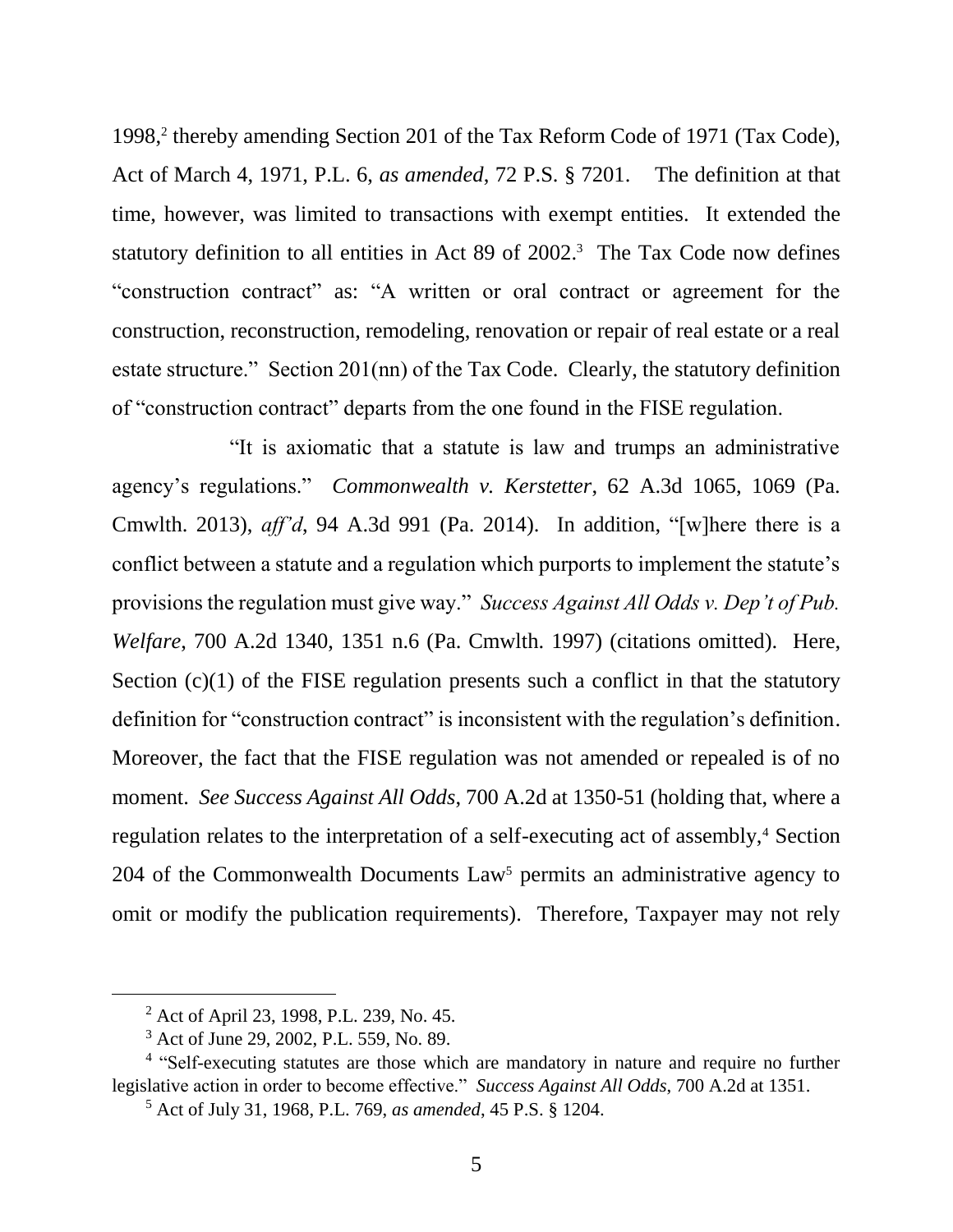upon Section (c)(1) to argue that the seller of its computer system and not Taxpayer owes the sales tax.

As the Commonwealth asserts, in the absence of an applicable statutory exclusion or exemption, the sales at issue, by default, warrant a 6% sales tax under Section 202(a) of the Tax Code, 72 P.S. § 7202(a). *See Plum Borough Sch. Dist. v. Commonwealth*, 860 A.2d 1155, 1159 (Pa. Cmwlth. 2004), *aff'd per curiam*, 891 A.2d 726 (Pa. 2006) (holding that, "[w]hen an exemption does not apply, there is no statutory crack to fall through  $\dots$ ."). More specifically, Section 202(a) of the Tax Code imposes a 6% tax on the "sale at retail" of "tangible personal property" and certain enumerated services. A "sale at retail" is defined to include "[a]ny transfer for a consideration, of the ownership, custody or possession of tangible personal property," as well as "[t]he rendition for a consideration of the service of repairing, altering, ... or cleaning tangible personal property." Section  $201(k)(1)$  and (4) of the Tax Code. "Tangible personal property" is defined as "[c]orporeal personal property including, but not limited to, goods, wares, [and] merchandise . . . ." Section 201(m) of the Tax Code. In the present case, the computer hardware, canned software, and related services at issue are such property and thus Taxpayer's purchases are "sales at retail" to which sales tax must be applied consistent with Section 201(k) and (m) of the Tax Code. *See Dechert LLP v. Commonwealth*, 998 A.2d 575, 585-86 (Pa. 2010) and *Graham Packaging Co., L.P. v. Commonwealth*, 882 A.2d 1076, 1086-87 (Pa. Cmwlth. 2005) (holding that tangible personal property includes canned computer software delivered electronically). The Tax Code requires the vendor of such property (here, the seller of computer equipment to Taxpayer) to collect sales tax from the purchaser thereof upon each separate "sale at retail" that the vendor makes, precisely as was done in the present case.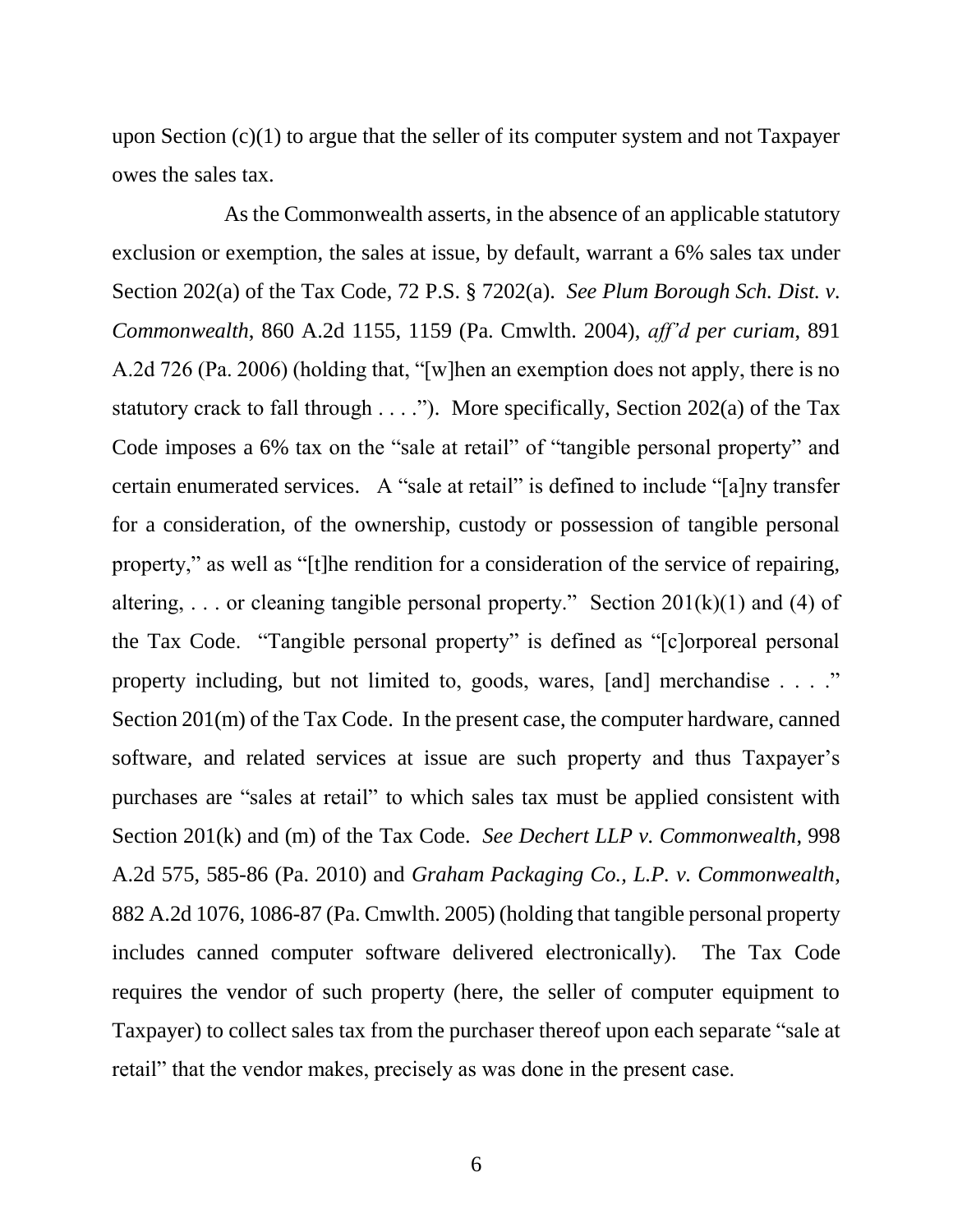This conclusion is reinforced by longstanding judicial interpretations of the Tax Code in cases not involving financial institutions, where the FISE regulation had no application, such as *Commonwealth v. Beck Electric Construction, Inc.*, 403 A.2d 553 (Pa. 1979)<sup>6</sup> and *Northeastern Pennsylvania Imaging Center v. Commonwealth*, 35 A.3d 752 (Pa. 2011). In *Beck*, which involved a corporation that sold and installed electrical machinery and equipment with such sales and installation of equipment being completed pursuant to electrical construction contracts, the Court adopted the method-of-attachment test in ascertaining whether a vendor was required to collect a sales tax on tangible personal property or if a contractor was required to pay a use tax on real property constructed in a construction contract. In holding that the transformers, rectifier, and switchgear were not subject to use tax as they were not part of the real estate because they could be relocated with no damage, the Court focused on the character of the object, its ability to be installed and removed, its degree of portability, and whether it maintained its functional integrity after installation. In *Northeastern*, involving equipment far larger and less mobile than the computers involved here, the Court held that the equipment at issue, medical facilities' MRI and PET/CT scan systems, remained tangible personal property after installation and, accordingly, was subject to sales tax pursuant to Section 202(a) of the Tax Code. In so determining, it resurrected the *Beck* test and observed, *inter alia*, that "[w]hile their size makes them cumbersome, size does not make them part of the building." *Northeastern*, 35 A.3d at 761.

 $\overline{a}$ 

 $6$  This case was partially superseded by Act 45 of 1998, to the extent that it pertained to the application of the sales and use tax to tax-exempt entities like the Commonwealth.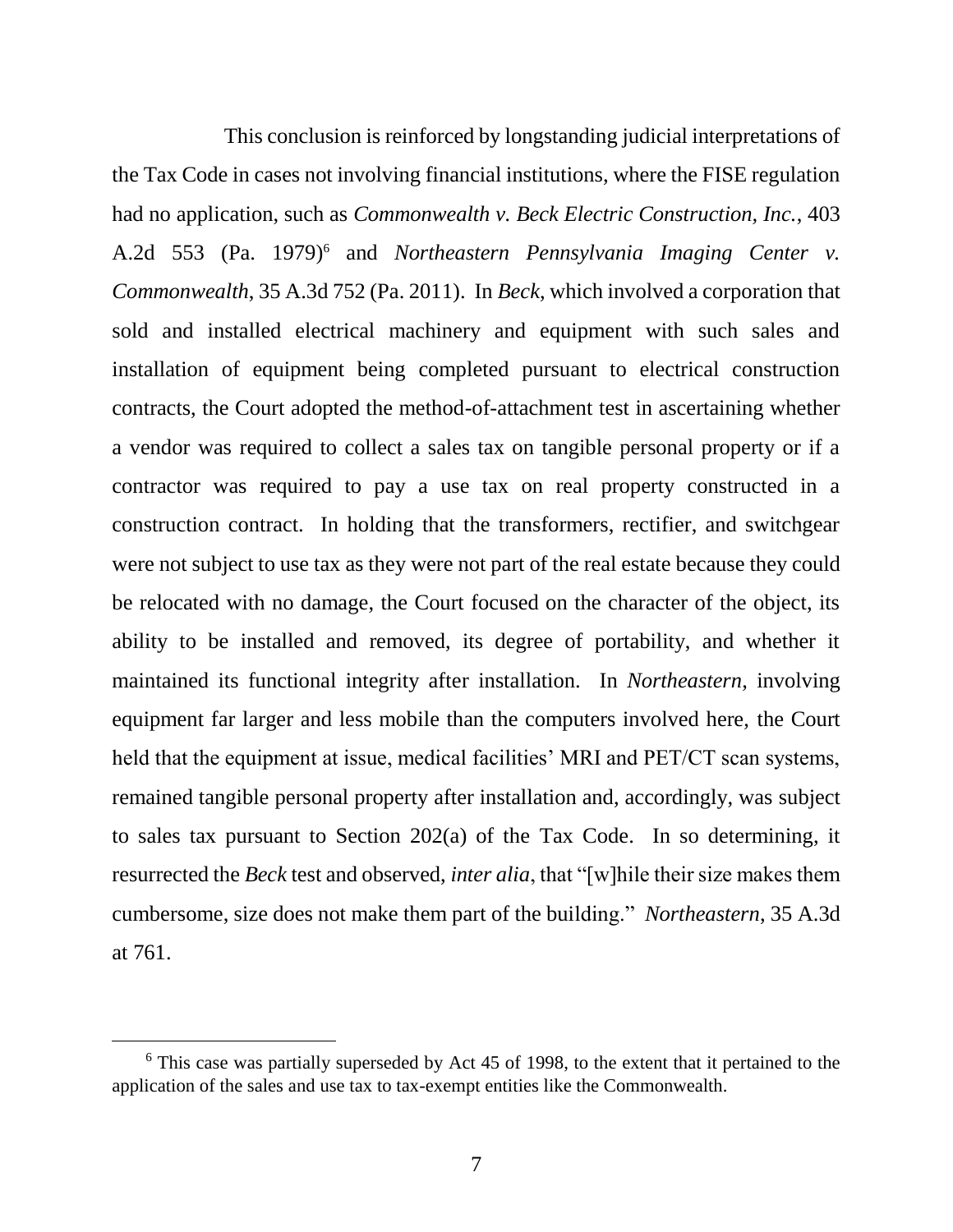Because Taxpayer was required to pay sales tax on its computer system under the terms of the Tax Code, the Board properly denied its petition for refund.<sup>7</sup> Accordingly, we affirm.

> **BONNIE BRIGANCE LEADBETTER,** Senior Judge

**\_\_\_\_\_\_\_\_\_\_\_\_\_\_\_\_\_\_\_\_\_\_\_\_\_\_\_\_\_\_\_\_\_\_\_\_\_**

 $\overline{a}$ 

<sup>&</sup>lt;sup>7</sup> We need not here address whether, as the Department seems to argue, that the FISE regulation is superseded in its entirety. Certainly, the critical amendment to the Tax Code, which superseded FISE's preferential definition of "construction contract" and thus operated to eliminate its shifting of the sales tax burden from financial institutions to the vendors of "security equipment," brought the tax treatment of such purchases more clearly in line with general law. However, we are not prepared to state that no circumstances could arise in which FISE would have a practical application. That issue is simply not before us.